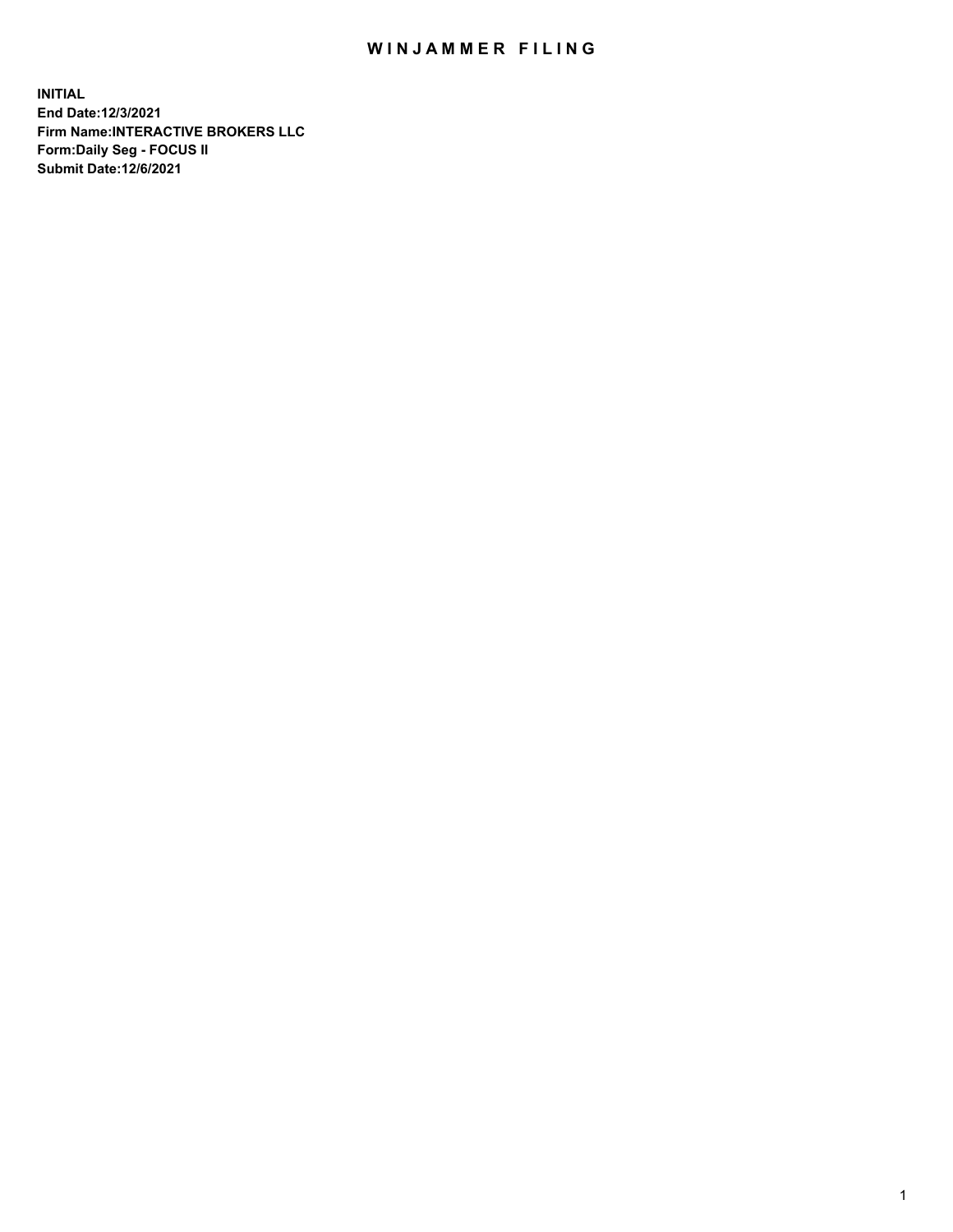**INITIAL End Date:12/3/2021 Firm Name:INTERACTIVE BROKERS LLC Form:Daily Seg - FOCUS II Submit Date:12/6/2021 Daily Segregation - Cover Page**

| Name of Company                                                                                                                                                                                                                                                                                                               | <b>INTERACTIVE BROKERS LLC</b>                                                            |  |
|-------------------------------------------------------------------------------------------------------------------------------------------------------------------------------------------------------------------------------------------------------------------------------------------------------------------------------|-------------------------------------------------------------------------------------------|--|
| <b>Contact Name</b>                                                                                                                                                                                                                                                                                                           | James Menicucci                                                                           |  |
| <b>Contact Phone Number</b>                                                                                                                                                                                                                                                                                                   | 203-618-8085                                                                              |  |
| <b>Contact Email Address</b>                                                                                                                                                                                                                                                                                                  | jmenicucci@interactivebrokers.c<br><u>om</u>                                              |  |
| FCM's Customer Segregated Funds Residual Interest Target (choose one):<br>a. Minimum dollar amount: ; or<br>b. Minimum percentage of customer segregated funds required:% ; or<br>c. Dollar amount range between: and; or<br>d. Percentage range of customer segregated funds required between: % and %.                      | $\overline{\mathbf{0}}$<br>0<br>155,000,000 245,000,000<br>0 <sub>0</sub>                 |  |
| FCM's Customer Secured Amount Funds Residual Interest Target (choose one):<br>a. Minimum dollar amount: ; or<br>b. Minimum percentage of customer secured funds required:%; or<br>c. Dollar amount range between: and; or<br>d. Percentage range of customer secured funds required between:% and%.                           | <u>0</u><br>$\overline{\mathbf{0}}$<br>80,000,000 120,000,000<br>00                       |  |
| FCM's Cleared Swaps Customer Collateral Residual Interest Target (choose one):<br>a. Minimum dollar amount: ; or<br>b. Minimum percentage of cleared swaps customer collateral required:%; or<br>c. Dollar amount range between: and; or<br>d. Percentage range of cleared swaps customer collateral required between:% and%. | <u>0</u><br>$\underline{\mathbf{0}}$<br>$\underline{0}$ $\underline{0}$<br>0 <sub>0</sub> |  |

Attach supporting documents CH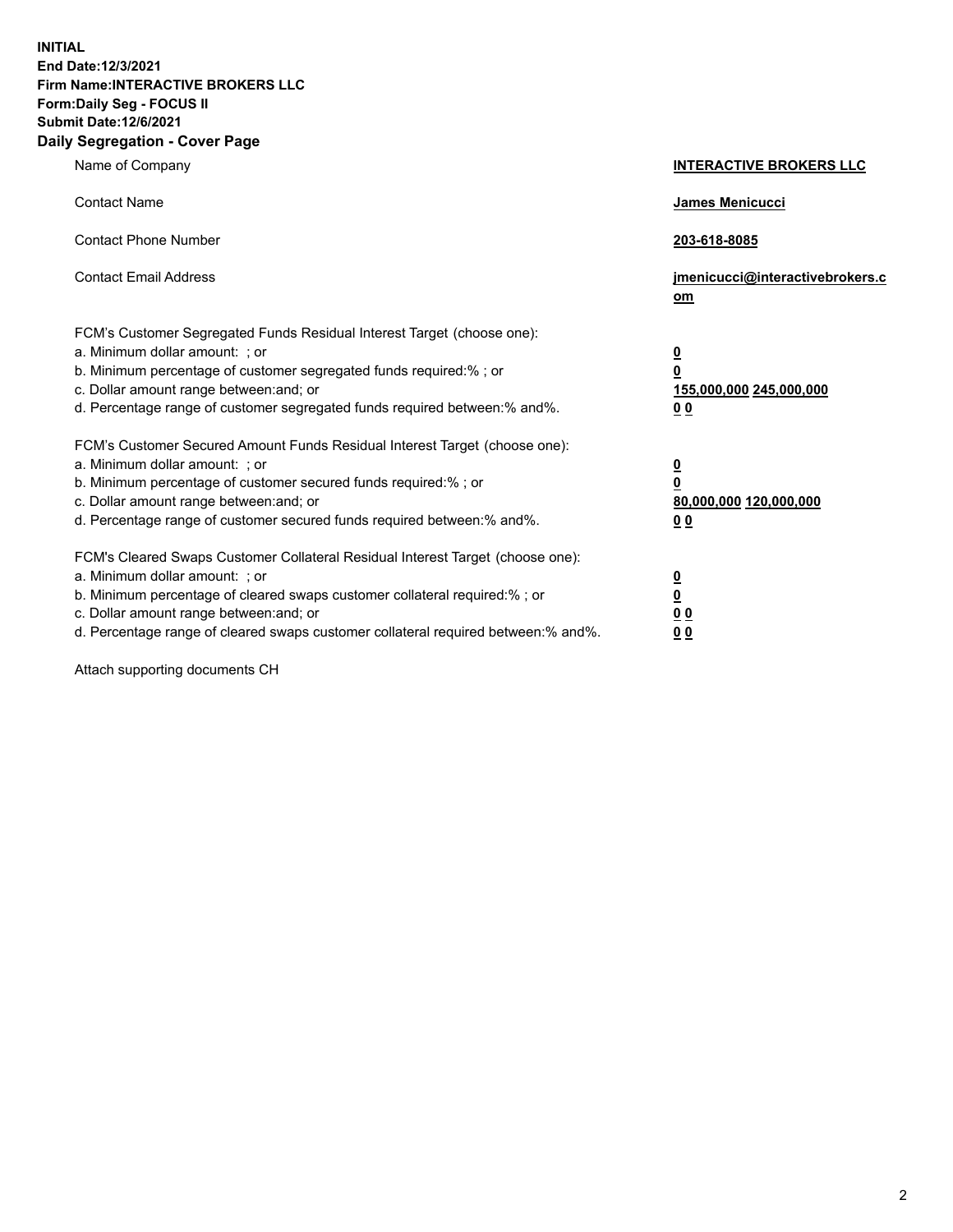**INITIAL End Date:12/3/2021 Firm Name:INTERACTIVE BROKERS LLC Form:Daily Seg - FOCUS II Submit Date:12/6/2021 Daily Segregation - Secured Amounts**

## Foreign Futures and Foreign Options Secured Amounts Amount required to be set aside pursuant to law, rule or regulation of a foreign government or a rule of a self-regulatory organization authorized thereunder **0** [7305] 1. Net ledger balance - Foreign Futures and Foreign Option Trading - All Customers A. Cash **485,029,763** [7315] B. Securities (at market) **0** [7317] 2. Net unrealized profit (loss) in open futures contracts traded on a foreign board of trade **-7,364,276** [7325] 3. Exchange traded options a. Market value of open option contracts purchased on a foreign board of trade **102,417** [7335] b. Market value of open contracts granted (sold) on a foreign board of trade **-48,720** [7337] 4. Net equity (deficit) (add lines 1. 2. and 3.) **477,719,184** [7345] 5. Account liquidating to a deficit and account with a debit balances - gross amount **3,818** [7351] Less: amount offset by customer owned securities **0** [7352] **3,818** [7354] 6. Amount required to be set aside as the secured amount - Net Liquidating Equity Method (add lines 4 and 5) **477,723,002** [7355] 7. Greater of amount required to be set aside pursuant to foreign jurisdiction (above) or line 6. **477,723,002** [7360] FUNDS DEPOSITED IN SEPARATE REGULATION 30.7 ACCOUNTS 1. Cash in banks A. Banks located in the United States **53,057,762** [7500] B. Other banks qualified under Regulation 30.7 **0** [7520] **53,057,762** [7530] 2. Securities A. In safekeeping with banks located in the United States **320,986,160** [7540] B. In safekeeping with other banks qualified under Regulation 30.7 **0** [7560] **320,986,160** [7570] 3. Equities with registered futures commission merchants A. Cash **0** [7580] B. Securities **0** [7590] C. Unrealized gain (loss) on open futures contracts **0** [7600] D. Value of long option contracts **0** [7610] E. Value of short option contracts **0** [7615] **0** [7620] 4. Amounts held by clearing organizations of foreign boards of trade A. Cash **0** [7640] B. Securities **0** [7650] C. Amount due to (from) clearing organization - daily variation **0** [7660] D. Value of long option contracts **0** [7670] E. Value of short option contracts **0** [7675] **0** [7680] 5. Amounts held by members of foreign boards of trade A. Cash **228,964,584** [7700] B. Securities **0** [7710] C. Unrealized gain (loss) on open futures contracts **3,157,090** [7720] D. Value of long option contracts **102,417** [7730] E. Value of short option contracts **-48,720** [7735] **232,175,371** [7740] 6. Amounts with other depositories designated by a foreign board of trade **0** [7760] 7. Segregated funds on hand **0** [7765] 8. Total funds in separate section 30.7 accounts **606,219,293** [7770] 9. Excess (deficiency) Set Aside for Secured Amount (subtract line 7 Secured Statement Page 1 from Line 8) **128,496,291** [7380] 10. Management Target Amount for Excess funds in separate section 30.7 accounts **80,000,000** [7780] 11. Excess (deficiency) funds in separate 30.7 accounts over (under) Management Target **48,496,291** [7785]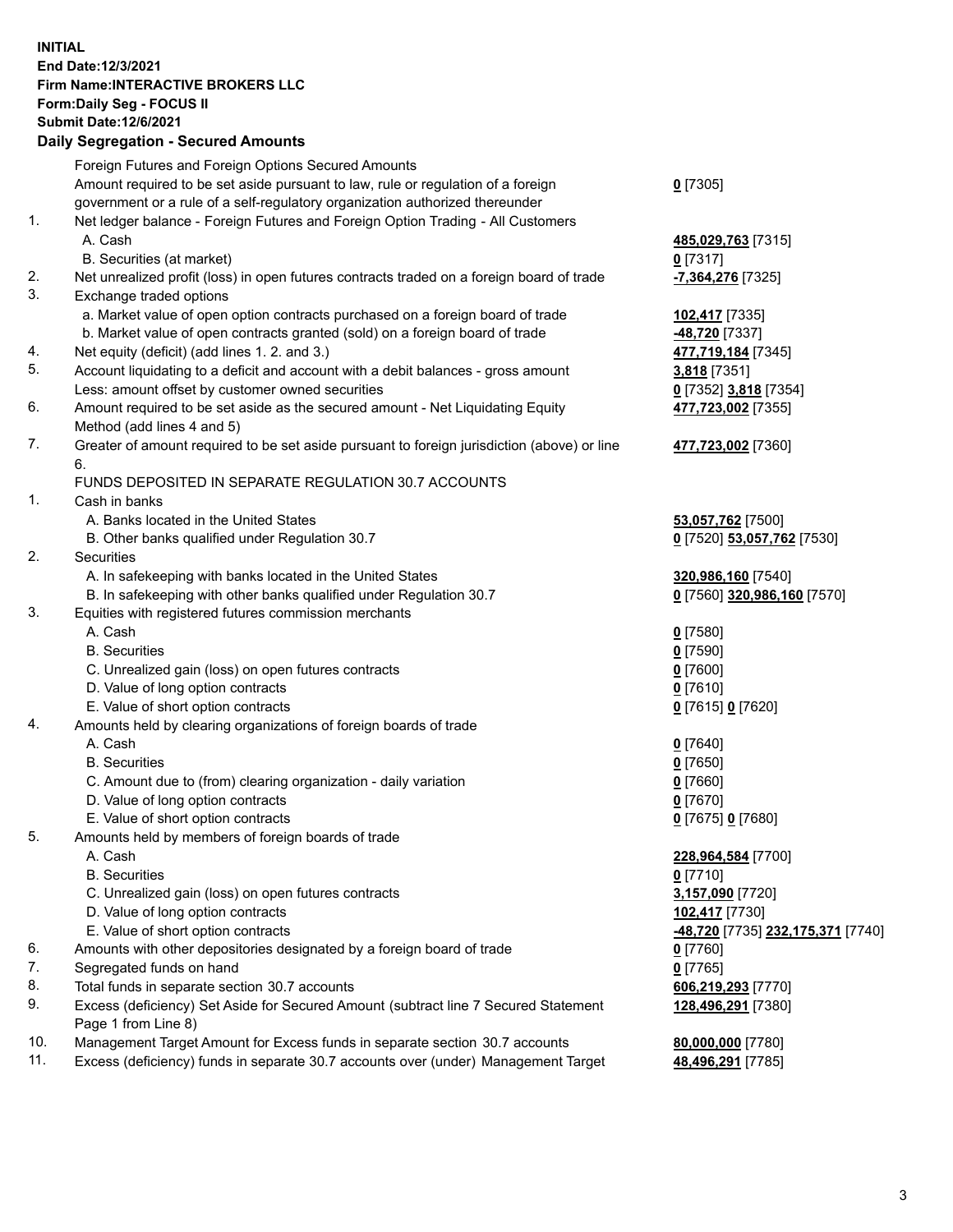**INITIAL End Date:12/3/2021 Firm Name:INTERACTIVE BROKERS LLC Form:Daily Seg - FOCUS II Submit Date:12/6/2021 Daily Segregation - Segregation Statement** SEGREGATION REQUIREMENTS(Section 4d(2) of the CEAct) 1. Net ledger balance A. Cash **7,780,824,143** [7010] B. Securities (at market) **0** [7020] 2. Net unrealized profit (loss) in open futures contracts traded on a contract market **-162,350,890** [7030] 3. Exchange traded options A. Add market value of open option contracts purchased on a contract market **566,496,614** [7032] B. Deduct market value of open option contracts granted (sold) on a contract market **-586,969,044** [7033] 4. Net equity (deficit) (add lines 1, 2 and 3) **7,598,000,823** [7040] 5. Accounts liquidating to a deficit and accounts with debit balances - gross amount **1,049,658** [7045] Less: amount offset by customer securities **0** [7047] **1,049,658** [7050] 6. Amount required to be segregated (add lines 4 and 5) **7,599,050,481** [7060] FUNDS IN SEGREGATED ACCOUNTS 7. Deposited in segregated funds bank accounts A. Cash **1,673,140,349** [7070] B. Securities representing investments of customers' funds (at market) **3,540,867,000** [7080] C. Securities held for particular customers or option customers in lieu of cash (at market) **0** [7090] 8. Margins on deposit with derivatives clearing organizations of contract markets A. Cash **1,986,500,045** [7100] B. Securities representing investments of customers' funds (at market) **655,324,077** [7110] C. Securities held for particular customers or option customers in lieu of cash (at market) **0** [7120] 9. Net settlement from (to) derivatives clearing organizations of contract markets **-33,703,517** [7130] 10. Exchange traded options A. Value of open long option contracts **566,496,614** [7132] B. Value of open short option contracts **-586,969,044** [7133] 11. Net equities with other FCMs A. Net liquidating equity **0** [7140] B. Securities representing investments of customers' funds (at market) **0** [7160] C. Securities held for particular customers or option customers in lieu of cash (at market) **0** [7170] 12. Segregated funds on hand **0** [7150] 13. Total amount in segregation (add lines 7 through 12) **7,801,655,524** [7180] 14. Excess (deficiency) funds in segregation (subtract line 6 from line 13) **202,605,043** [7190] 15. Management Target Amount for Excess funds in segregation **155,000,000** [7194]

16. Excess (deficiency) funds in segregation over (under) Management Target Amount

Excess

**47,605,043** [7198]